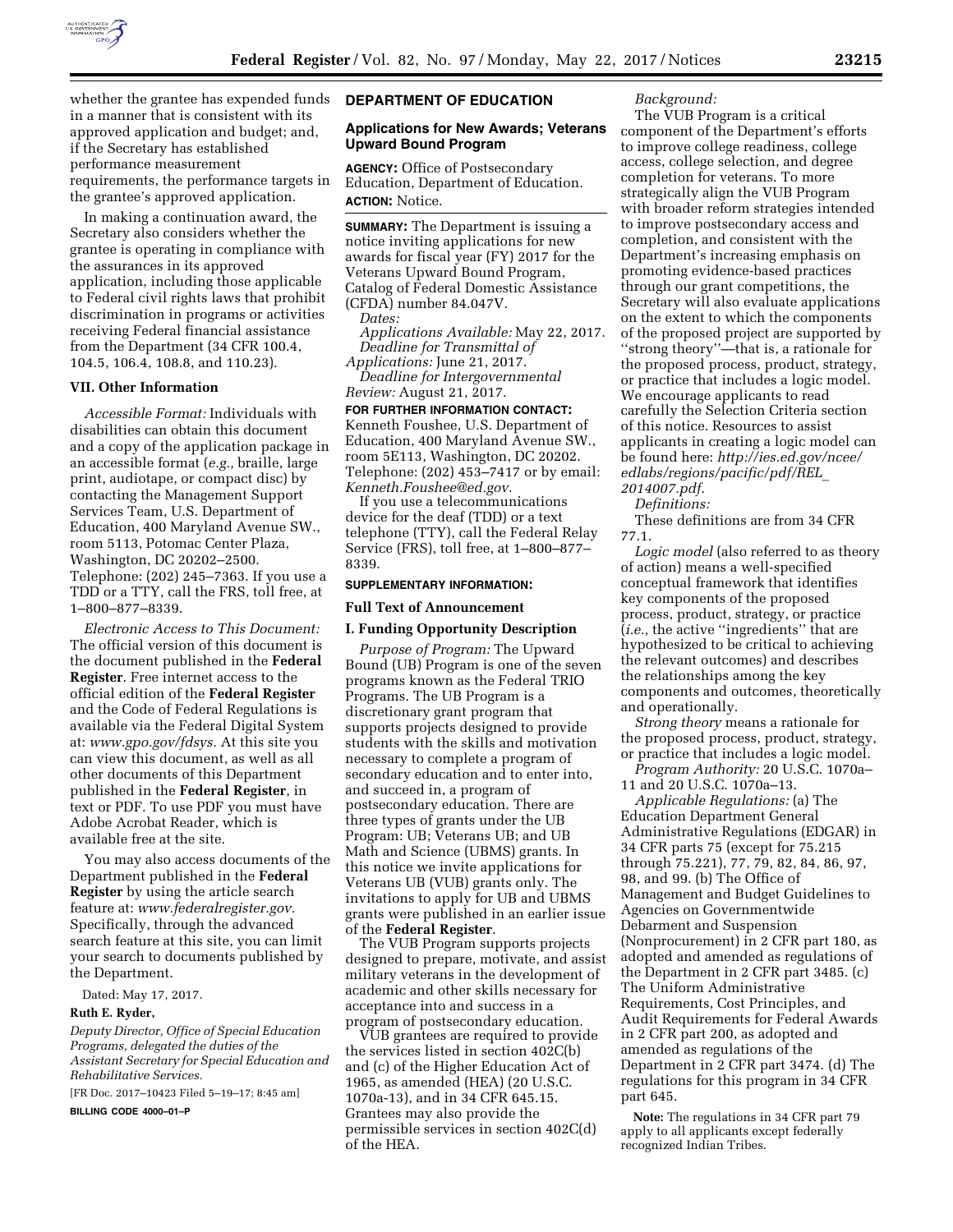**Note:** The regulations in 34 CFR part 86 apply to institutions of higher education only.

### **II. Award Information**

*Type of Award:* Discretionary grants. *Estimated Available Funds:*  \$14,220,358.

Contingent upon the availability of funds and the quality of applications, we may make additional awards in FY 2018 from the list of unfunded applications from this competition.

*Estimated Range of Awards:* \$257,500 to \$558,804.

*Estimated Average Size of Awards:*  \$288,842.

*Maximum Award:* We will fund a successful application only up to the applicable maximum award amount listed here for a single budget period of 12 months to serve the minimum number of applicable participants.

• For an applicant that is not currently receiving a VUB Program grant, the minimum number of participants is 125 for the maximum award amount of \$257,500.

• For an applicant that is currently receiving a VUB Program grant, the minimum number of participants is the number of participants served in FY 2016 for the maximum award amount equal to the applicant's base award amount for FY 2016.

*Estimated Number of Awards:* 49.

**Note:** The Department is not bound by any estimates in this notice.

*Project Period:* Up to 60 months.

## **III. Eligibility Information**

1. *Eligible Applicants:* Institutions of higher education; public and private agencies; organizations including community-based organizations with experience in serving disadvantaged youth; combinations of such institutions, agencies, and organizations; and secondary schools.

2. *Cost Sharing or Matching:* This program does not require cost sharing or matching.

3. *Other:* An applicant may submit more than one application for a VUB Program grant so long as each application describes a project that serves a different target area (34 CFR  $645.20(a)$ ). The term "target area" is defined as a discrete local or regional geographical area designated by the applicant as the area to be served by a VUB project (34 CFR 645.6(b)). The Secretary is not designating any additional populations for which an applicant may submit a separate application under this competition (34 CFR 645.20(b)).

## **IV. Application and Submission Information**

1. *Address to Request Application Package:* Kenneth S. Foushee, U.S. Department of Education, 400 Maryland Avenue SW., Room 5E113, Washington, DC 20202. Telephone: (202) 453–7417 or by email: *[Kenneth.Foushee@ed.gov.](mailto:Kenneth.Foushee@ed.gov)* 

If you use a TDD or a TTY, call the FRS, toll free, at 1–800–877–8339.

Individuals with disabilities can obtain a copy of the application package in an accessible format (*e.g.,* braille, large print, audiotape, or compact disc) by contacting the program contact person listed in this section.

2. *Content and Form of Application Submission:* Requirements concerning the content and form of an application, together with the forms you must submit, are in the application package for this program.

*Page Limit:* The application narrative (Part III of the application) is where you, the applicant, address the selection criteria that reviewers use to evaluate your application. We recommend that you (1) limit the application narrative, which includes the budget narrative, to no more than 65 pages and (2) use the following standards.

• A ''page'' is 8.5″ x 11″, on one side only, with 1″ margins at the top, bottom, and both sides. Page numbers and an identifier may be within the 1″ margin. Each page on which there is text or graphics will be counted as one full page.

• Double space (no more than three lines per vertical inch) all text in the application narrative, including charts, tables, figures, and graphs. Titles, headings, footnotes, quotations, references, and captions may be singled spaced.

• Use a font that is either 12 point or larger, or no smaller than 10 pitch (characters per inch).

• Use one of the following fonts: Times New Roman, Courier, Courier New, or Arial.

The recommended page limit does not apply to Part I, the Application for Federal Assistance Face Sheet (SF 424); Part II, the Budget Information Summary form (ED Form 524); Part III, the VUB Program Profile form; Part III, the one-page Project Abstract form; and Part IV, the Assurances and Certifications. The recommended page limit also does not apply to a table of contents, which you should include in the application narrative. You must include your complete response to the selection criteria in Part III, the application narrative.

3. *Submission Dates and Times: Applications Available:* May 22, 2017.

*Deadline for Transmittal of Applications:* June 21, 2017.

Applications for grants under this program must be submitted electronically using the *Grants.gov*  Apply site (Grants.gov). For information (including dates and times) about how to submit your application electronically, or in paper format by mail or hand delivery if you qualify for an exception to the electronic submission requirement, please refer to *Other Submission Requirements* in section IV of this notice.

We do not consider an application that does not comply with the deadline requirements.

Individuals with disabilities who need an accommodation or auxiliary aid in connection with the application process should contact the program contact person listed under **FOR FURTHER INFORMATION CONTACT**. If the Department provides an accommodation or auxiliary aid to an individual with a disability in connection with the application process, the individual's application remains subject to all other requirements and limitations in this notice.

*Deadline for Intergovernmental Review:* August 21, 2017.

4. *Intergovernmental Review:* This program is subject to Executive Order 12372 and the regulations in 34 CFR part 79. Information about Intergovernmental Review of Federal Programs under Executive Order 12372 is in the application package for this program.

5. *Funding Restrictions:* We specify unallowable costs in 34 CFR 645.41. We reference additional regulations outlining funding restrictions in the *Applicable Regulations* section of this notice.

6. *Data Universal Numbering System Number, Taxpayer Identification Number, and System for Award Management:* To do business with the Department of Education, you must—

a. Have a Data Universal Numbering System (DUNS) number and a Taxpayer Identification Number (TIN);

b. Register both your DUNS number and TIN with the System for Award Management (SAM), the Government's primary registrant database;

c. Provide your DUNS number and TIN on your application; and

d. Maintain an active SAM registration with current information while your application is under review by the Department and, if you are awarded a grant, during the project period.

You can obtain a DUNS number from Dun and Bradstreet at the following Web site: *<http://fedgov.dnb.com/>*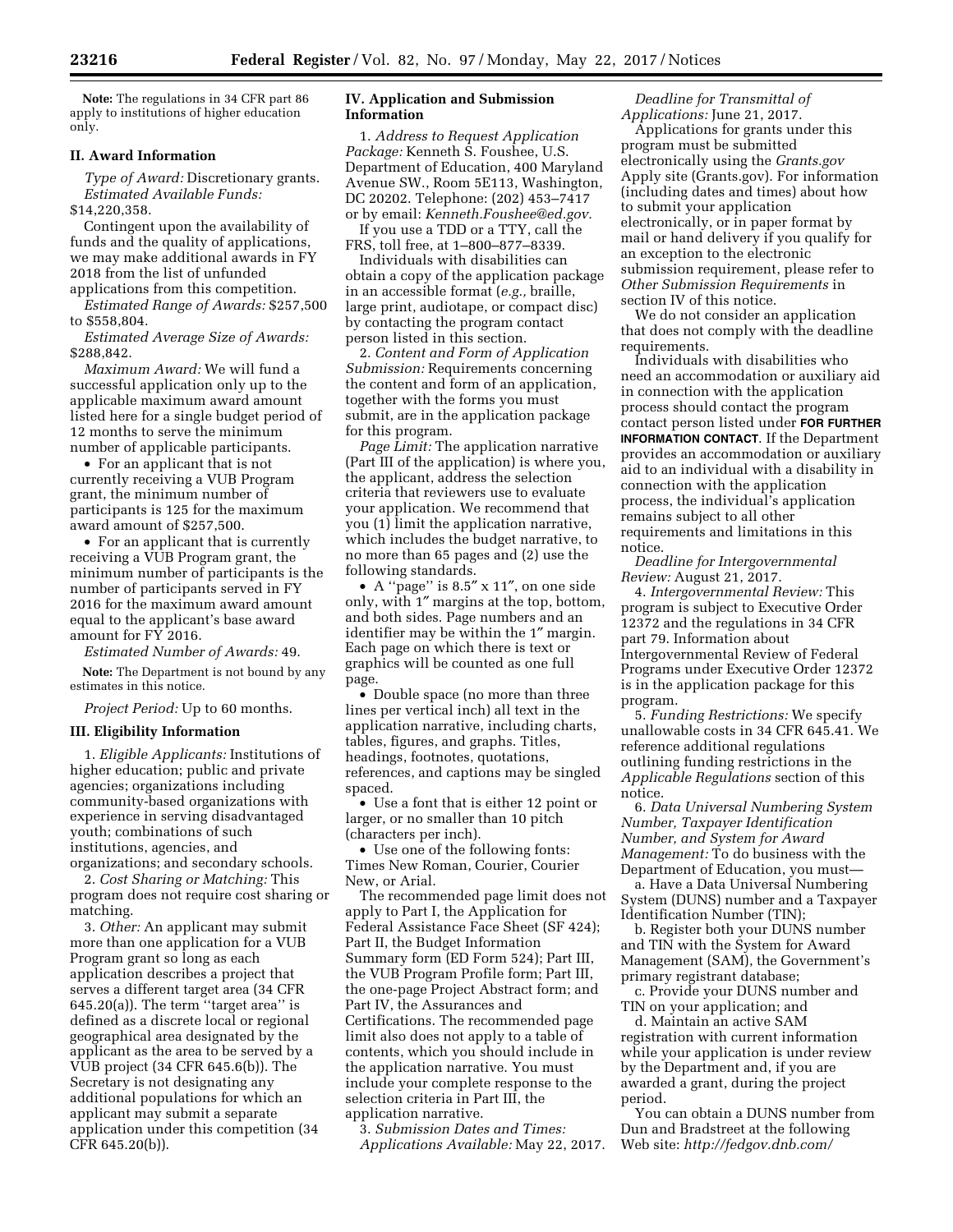*webform.* A DUNS number can be created within one to two business days.

If you are a corporate entity, agency, institution, or organization, you can obtain a TIN from the Internal Revenue Service. If you are an individual, you can obtain a TIN from the Internal Revenue Service or the Social Security Administration. If you need a new TIN, please allow two to five weeks for your TIN to become active.

The SAM registration process can take approximately seven business days, but may take upwards of several weeks, depending on the completeness and accuracy of the data you enter into the SAM database. Thus, if you think you might want to apply for Federal financial assistance under a program administered by the Department, please allow sufficient time to obtain and register your DUNS number and TIN. We strongly recommend that you register early.

**Note:** Once your SAM registration is active, it may be 24 to 48 hours before you can access the information in, and submit an application through, *Grants.gov*.

If you are currently registered with SAM, you may not need to make any changes. However, please make certain that the TIN associated with your DUNS number is correct. Also note that you will need to update your registration annually. This may take three or more business days.

Information about SAM is available at *[www.SAM.gov.](http://www.SAM.gov)* To further assist you with obtaining and registering your DUNS number and TIN in SAM or updating your existing SAM account, we have prepared a *SAM.gov* Tip Sheet, which you can find at: *[http://](http://www2.ed.gov/fund/grant/apply/sam-faqs.html) [www2.ed.gov/fund/grant/apply/sam](http://www2.ed.gov/fund/grant/apply/sam-faqs.html)[faqs.html.](http://www2.ed.gov/fund/grant/apply/sam-faqs.html)* 

In addition, if you are submitting your application via *Grants.gov*, you must (1) be designated by your organization as an Authorized Organization Representative (AOR); and (2) register yourself with *Grants.gov* as an AOR. Details on these steps are outlined at the following *Grants.gov* Web page: *[www.grants.gov/](http://www.grants.gov/web/grants/register.html) [web/grants/register.html.](http://www.grants.gov/web/grants/register.html)* 

7. *Other Submission Requirements:*  Applications for grants under this program must be submitted electronically unless you qualify for an exception to this requirement in accordance with the instructions in this section.

a. *Electronic Submission of Applications.* 

Applications for grants under the VUB Program, CFDA number 84.047V, must be submitted electronically using the Governmentwide *Grants.gov* Apply site at *[www.Grants.gov](http://www.Grants.gov)*. Through this

site, you will be able to download a copy of the application package, complete it offline, and then upload and submit your application. You may not email an electronic copy of a grant application to us.

We will reject your application if you submit it in paper format unless, as described elsewhere in this section, you qualify for one of the exceptions to the electronic submission requirement *and*  submit, no later than two weeks before the application deadline date, a written statement to the Department that you qualify for one of these exceptions. Further information regarding calculation of the date that is two weeks before the application deadline date is provided later in this section under *Exception to Electronic Submission Requirement.* 

You may access the electronic grant application for the VUB Program at *[www.Grants.gov](http://www.Grants.gov)*. You must search for the downloadable application package for this program by the CFDA number. Do not include the CFDA number's alpha suffix in your search (*e.g.,* search for 84.047, not 84.047V).

Please note the following: • When you enter the *Grants.gov* site, you will find information about submitting an application electronically through the site, as well as the hours of operation.

• Applications received by *Grants.gov* are date and time stamped. Your application must be fully uploaded and submitted and must be date and time stamped by the *Grants.gov* system no later than 4:30:00 p.m., Washington, DC time, on the application deadline date. Except as otherwise noted in this section, we will not accept your application if it is received—that is, date and time stamped by the *Grants.gov* system—after 4:30:00 p.m., Washington, DC time, on the application deadline date. We do not consider an application that does not comply with the deadline requirements. When we retrieve your application from *Grants.gov*, we will notify you if we are rejecting your application because it was date and time stamped by the *Grants.gov* system after 4:30:00 p.m., Washington, DC time, on the application deadline date.

• The amount of time it can take to upload an application will vary depending on a variety of factors, including the size of the application and the speed of your internet connection. Therefore, we strongly recommend that you do not wait until the application deadline date to begin the submission process through *Grants.gov*.

• You should review and follow the Education Submission Procedures for

submitting an application through *Grants.gov* that are included in the application package for this program to ensure that you submit your application in a timely manner to the *Grants.gov*  system. You can also find the Education Submission Procedures pertaining to *Grants.gov* under News and Events on the Department's G5 system home page at *[www.G5.gov.](http://www.G5.gov)* In addition, for specific guidance and procedures for submitting an application through *Grants.gov*, please refer to the *Grants.gov* Web site at: *[www.grants.gov/web/grants/](http://www.grants.gov/web/grants/applicants/apply-for-grants.html)  [applicants/apply-for-grants.html.](http://www.grants.gov/web/grants/applicants/apply-for-grants.html)* 

• You will not receive additional point value because you submit your application in electronic format, nor will we penalize you if you qualify for an exception to the electronic submission requirement, as described elsewhere in this section, and submit your application in paper format.

• You must submit all documents electronically, including all information you typically provide on the following forms: Application for Federal Assistance (SF 424), the Department of Education Supplemental Information for SF 424, Budget Information—Non-Construction Programs (ED 524), and all necessary assurances and certifications.

• You must upload any narrative sections and all other attachments to your application as files in a read-only, non-modifiable Portable Document Format (PDF). Do not upload an interactive or fillable PDF file. If you upload a file type other than a readonly, non-modifiable PDF (*e.g.,* Word, Excel, WordPerfect, etc.) or submit a password-protected file, we will not review that material. Please note that this could result in your application not being considered for funding because the material in question—for example, the application narrative—is critical to a meaningful review of your proposal. For that reason it is important to allow yourself adequate time to upload all material as PDF files. The Department will not convert material from other formats to PDF.

• After you electronically submit your application, you will receive from *Grants.gov* an automatic notification of receipt that contains a *Grants.gov*  tracking number. This notification indicates receipt by *Grants.gov* only, not receipt by the Department. *Grants.gov*  will also notify you automatically by email if your application met all the *Grants.gov* validation requirements or if there were any errors (such as submission of your application by someone other than a registered Authorized Organization Representative, or inclusion of an attachment with a file name that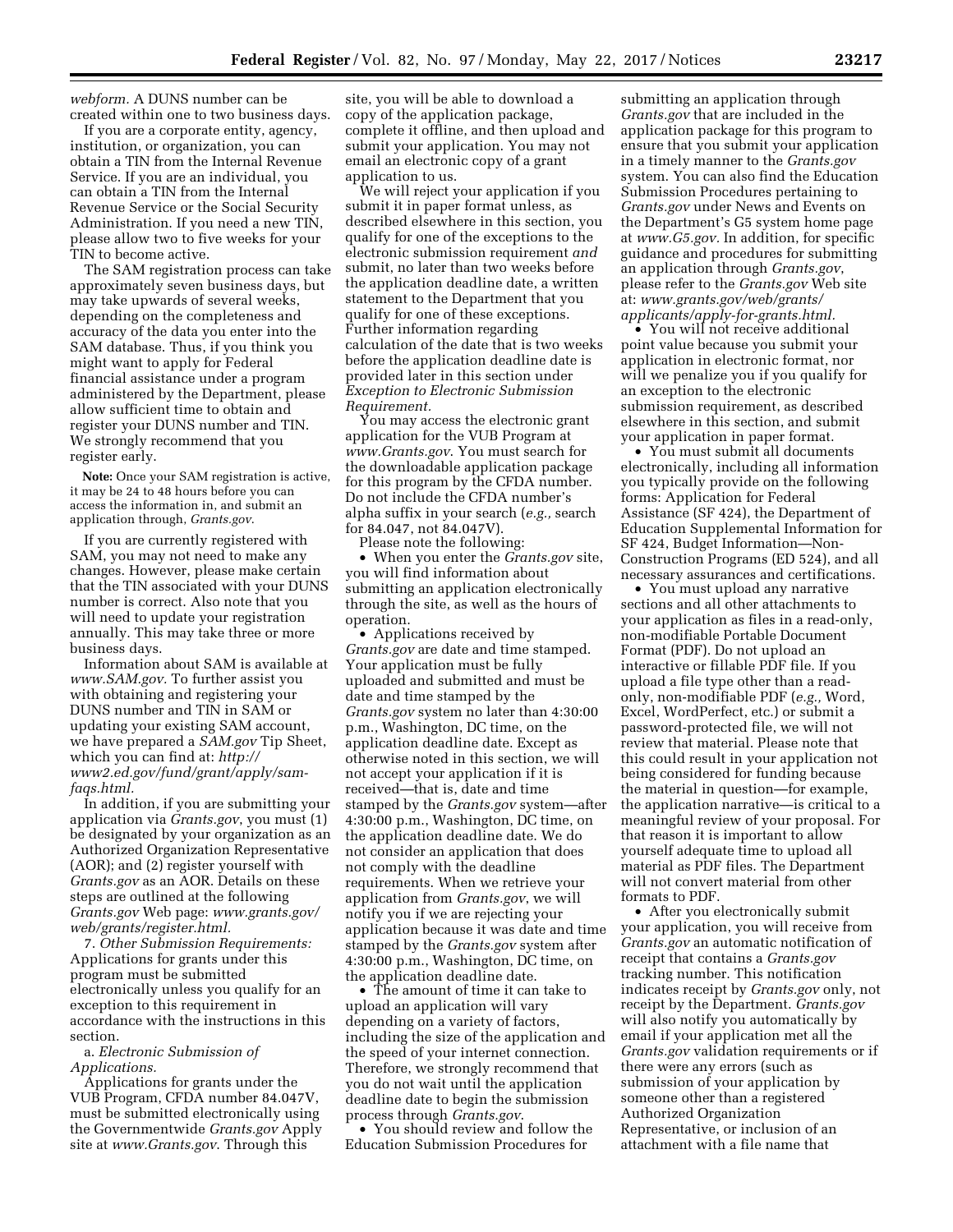Once your application is successfully validated by *Grants.gov*, the Department then will retrieve your application from *Grants.gov* and send you an email with a unique PR/Award number for your application.

These emails do not mean that your application is without any disqualifying errors. While your application may have been successfully validated by *Grants.gov*, it must also meet the Department's application requirements as specified in this notice and in the application instructions. Disqualifying errors could include, for instance, failure to upload attachments in a readonly, non-modifiable PDF; failure to submit a required part of the application; or failure to meet applicant eligibility requirements. It is your responsibility to ensure that your submitted application has met all of the Department's requirements.

• We may request that you provide us original signatures on forms at a later date.

*Application Deadline Date Extension in Case of Technical Issues with the Grants.gov System:* If you are experiencing problems submitting your application through *Grants.gov*, please contact the *Grants.gov* Support Desk, toll free, at 1–800–518–4726. You must obtain a *Grants.gov* Support Desk Case Number and must keep a record of it.

If you are prevented from electronically submitting your application on the application deadline date because of technical problems with the *Grants.gov* system, we will grant you an extension until 4:30:00 p.m., Washington, DC time, the following business day to enable you to transmit your application electronically or by hand delivery. You also may mail your application by following the mailing instructions described elsewhere in this notice.

If you submit an application after 4:30:00 p.m., Washington, DC time, on the application deadline date, please contact the program contact person listed under **FOR FURTHER INFORMATION CONTACT** and provide an explanation of the technical problem you experienced with *Grants.gov*, along with the *Grants.gov* Support Desk Case Number. We will accept your application if we can confirm that a technical problem occurred with the *Grants.gov* system and that the problem affected your ability to submit your application by 4:30:00 p.m., Washington, DC time, on the application deadline date. We will

contact you after we determine whether your application will be accepted.

**Note:** The extensions to which we refer in this section apply only to the unavailability of, or technical problems with, the *Grants.gov*  system. We will not grant you an extension if you failed to fully register to submit your application to *Grants.gov* before the application deadline date and time or if the technical problem you experienced is unrelated to the *Grants.gov* system.

*Exception to Electronic Submission Requirement:* You qualify for an exception to the electronic submission requirement, and may submit your application in paper format, if you are unable to submit an application through *Grants.gov* because––

• You do not have access to the internet; or

• You do not have the capacity to upload large documents to the *Grants.gov* system;

*and* 

• No later than two weeks before the application deadline date (14 calendar days or, if the fourteenth calendar day before the application deadline date falls on a Federal holiday, the next business day following the Federal holiday), you mail or fax a written statement to the Department, explaining which of the two grounds for an exception prevents you from using the internet to submit your application.

If you mail your written statement to the Department, it must be postmarked no later than two weeks before the application deadline date. If you fax your written statement to the Department, we must receive the faxed statement no later than two weeks before the application deadline date.

*Address and mail or fax your statement to:* Gaby Watts, U.S. Department of Education, 400 Maryland Avenue SW., Room 5E119, Washington, DC 20202. Fax: (202) 260–7464.

Your paper application must be submitted in accordance with the mail or hand delivery instructions described in this notice.

b. *Submission of Paper Applications by Mail.* 

If you qualify for an exception to the electronic submission requirement, you may mail (through the U.S. Postal Service or a commercial carrier) your application to the Department. You must mail the original and two copies of your application, on or before the application deadline date, to the Department at the following address: U.S. Department of Education, Application Control Center, Attention: (CFDA Number 84.047V), LBJ Basement Level 1, 400 Maryland Avenue SW., Washington, DC 20202–4260.

You must show proof of mailing consisting of one of the following:

(1) A legibly dated U.S. Postal Service postmark.

(2) A legible mail receipt with the date of mailing stamped by the U.S. Postal Service.

(3) A dated shipping label, invoice, or receipt from a commercial carrier.

(4) Any other proof of mailing acceptable to the Secretary of the U.S. Department of Education.

If you mail your application through the U.S. Postal Service, we do not accept either of the following as proof of mailing:

(1) A private metered postmark. (2) A mail receipt that is not dated by the U.S. Postal Service.

*Note:* The U.S. Postal Service does not uniformly provide a dated postmark. Before relying on this method, you should check with your local post office.

We will not consider applications postmarked after the application deadline date.

c. *Submission of Paper Applications by Hand Delivery.* 

If you qualify for an exception to the electronic submission requirement, you (or a courier service) may deliver your paper application to the Department by hand. You must deliver the original and two copies of your application, by hand, on or before the application deadline date, to the Department at the following address: U.S. Department of Education, Application Control Center, Attention: (CFDA Number 84.047V), 550 12th Street SW., Room 7039, Potomac Center Plaza, Washington, DC 20202–4260.

The Application Control Center accepts hand deliveries daily between 8:00 a.m. and 4:30:00 p.m., Washington, DC time, except Saturdays, Sundays, and Federal holidays.

*Note for Mail or Hand Delivery of Paper Applications:* If you mail or hand deliver your application to the Department—

(1) You must indicate on the envelope and—if not provided by the Department—in Item 11 of the SF 424 the CFDA number, including suffix letter, if any, of the competition under which you are submitting your application; and

(2) The Application Control Center will mail to you a notification of receipt of your grant application. If you do not receive this grant notification within 15 business days from the application deadline date, you should call the U.S. Department of Education Application Control Center at (202) 245–6288.

#### **V. Application Review Information**

1. *Selection Criteria:* The following selection criteria are from 34 CFR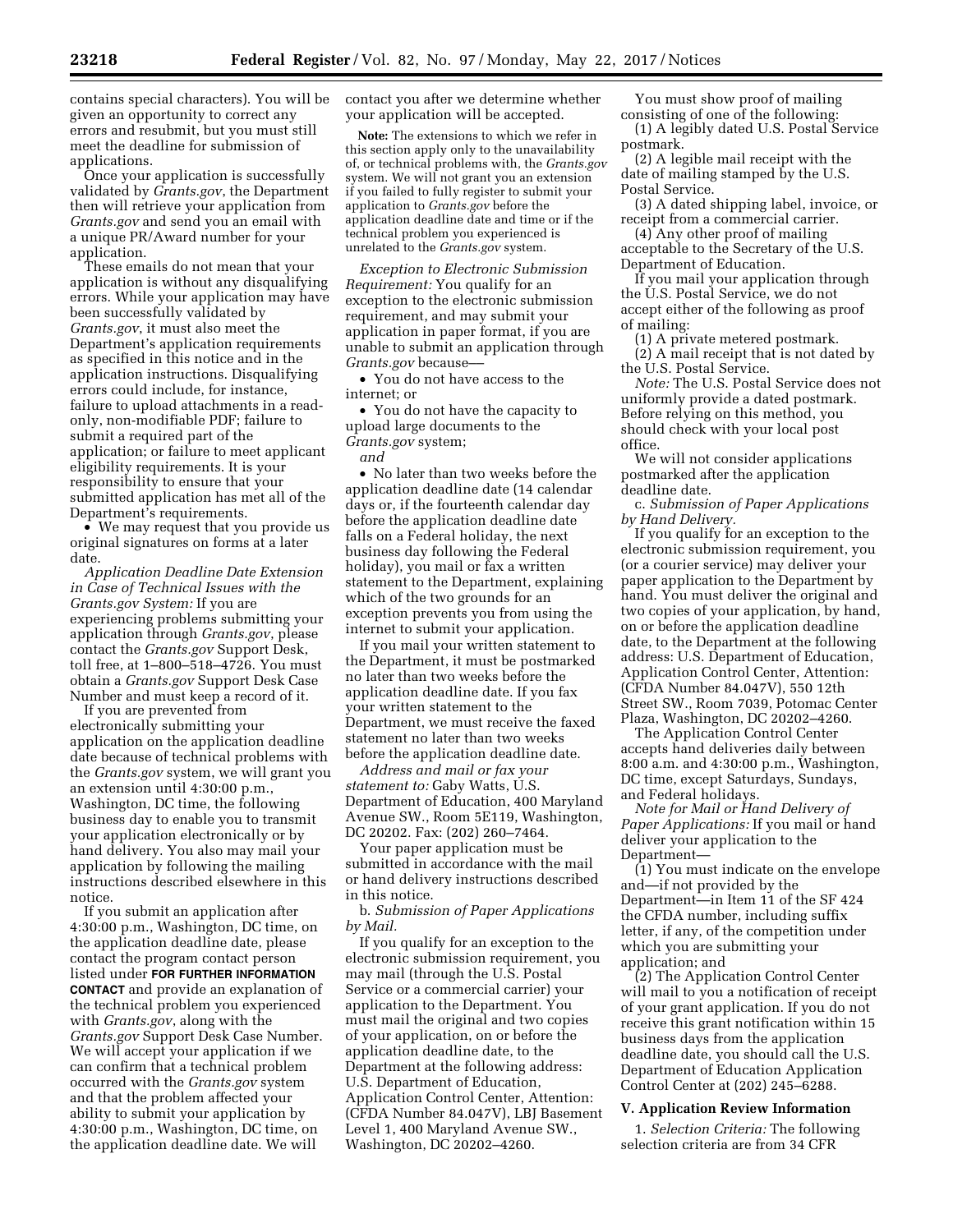645.31 and 34 CFR 75.210. A maximum of 105 points may be awarded to an application based on the applicant's response to these selection criteria.

(a) *Need for the project* (24 points). The Secretary evaluates the need for a VUB project in the proposed target area on the basis of clear evidence that shows—

(1) The proposed target area lacks the services for eligible veterans that the applicant proposes to provide;

(2) A large number of veterans who reside in the target area are low income and potential first generation college students;

(3) A large number of veterans who reside in the target area who have not completed high school or have completed high school but have not enrolled in a program of postsecondary education; and

(4) Other indicators of need for a VUB project, including the presence of unaddressed academic or socioeconomic problems of veterans in the area.

(b) *Objectives* (9 points). The Secretary evaluates the quality of the applicant's objectives and proposed targets (percentages) in the following areas on the basis of the extent to which they are both ambitious, as related to the need data provided under paragraph (a) of this section, and attainable, given the project's plan of operation, budget, and other resources:

(1) Academic performance

(standardized test scores) (2 points); (2) Education program retention and

completion (3 points); (3) Postsecondary enrollment (3

points); and

(4) Postsecondary completion (1 point).

(c) *Plan of operation* (30 points). The Secretary determines the quality of the applicant's plan of operation by assessing the quality of—

(1) The plan to inform the faculty and staff at the applicant institution or agency and the interested individuals and organizations throughout the target area of the goals and objectives of the project (3 points);

(2) The plan for identifying, recruiting, and selecting participants to be served by the project (3 points);

(3) The plan for assessing individual participant needs and for monitoring the academic progress of participants while they are in VUB (3 points);

(4) The plan for locating the project within the applicant's organizational structure (3 points);

(5) The curriculum, services and activities that are planned for participants in both the academic year and summer components (3 points);

(6) The planned timelines for accomplishing critical elements of the project (3 points);

(7) The plan to ensure effective and efficient administration of the project, including, but not limited to, financial management, student records management, and personnel management (3 points);

(8) The applicant's plan to use its resources and personnel to achieve project objectives and to coordinate the VUB project with other projects for disadvantaged students (3 points);

(9) The plan to work cooperatively with parents and key administrative, teaching, and counseling personnel at the target schools to achieve project objectives (3 points); and

(10) A follow-up plan for tracking graduates of VUB as they enter and continue in postsecondary education (3 points).

(d) *Applicant and community support*  (16 points). The Secretary evaluates the applicant and community support for the proposed project on the basis of the extent to which—

(1) The applicant is committed to supplementing the project with resources that enhance the project such as: space, furniture and equipment, supplies, and the time and effort of personnel other than those employed in the project (8 points).

(2) Resources secured through written commitments from community partners (8 points).

(i) An applicant that is an institution of higher education must include in its application commitments from the target schools and community organizations;

(ii) An applicant that is a secondary school must include in its application commitments from institutions of higher education, community organizations, and, as appropriate, other secondary schools and the school district;

(iii) An applicant that is a community organization must include in its application commitments from the target schools and institutions of higher education.

(e) *Quality of personnel* (8 points). To determine the quality of personnel the applicant plans to use, the Secretary looks for information that shows—

(1) The qualifications required of the project director, including formal training or work experience in fields related to the objectives of the project and experience in designing, managing, or implementing similar projects (3 points);

(2) The qualifications required of each of the other personnel to be used in the project, including formal training or

work experience in fields related to the objectives of the project (3 points); and

(3) The quality of the applicant's plan for employing personnel who have succeeded in overcoming barriers similar to those confronting the project's target population (2 points).

(f) *Budget and cost effectiveness* (5 points). The Secretary reviews each application to determine the extent to which—

(1) The budget for the project is adequate to support planned project services and activities (3 points); and

(2) Costs are reasonable in relation to the objectives and scope of the project (2 points).

(g) *Evaluation plan* (8 points). The Secretary evaluates the quality of the evaluation plan for the project on the basis of the extent to which the applicant's methods of evaluation—

(1) Are appropriate to the project and include both quantitative and qualitative evaluation measures (4 points); and

(2) Examine in specific and measurable ways the success of the project in making progress toward achieving its process and outcomes objectives (4 points).

(h) *Quality of project design* (5 points). The Secretary considers the quality of the design of the proposed project. In determining the quality of the design of the proposed project, the Secretary considers the extent to which the proposed project is supported by strong theory (as defined in this notice).

2. *Review and Selection Process:* We remind potential applicants that in reviewing applications in any discretionary grant competition, the Secretary may consider, under 34 CFR 75.217(d)(3), the past performance of the applicant in carrying out a previous award, such as the applicant's use of funds, achievement of project objectives, and compliance with grant conditions. The Secretary may also consider whether the applicant failed to submit a timely performance report or submitted a report of unacceptable quality.

In addition, in making a competitive grant award, the Secretary also requires various assurances including those applicable to Federal civil rights laws that prohibit discrimination in programs or activities receiving Federal assistance from the Department of Education (34 CFR 100.4, 104.5, 106.4, 108.8, and 110.23).

For this competition, a panel of non-Federal reviewers will review each application in accordance with the selection criteria. The individual scores of the reviewers will be added and the sum divided by the number of reviewers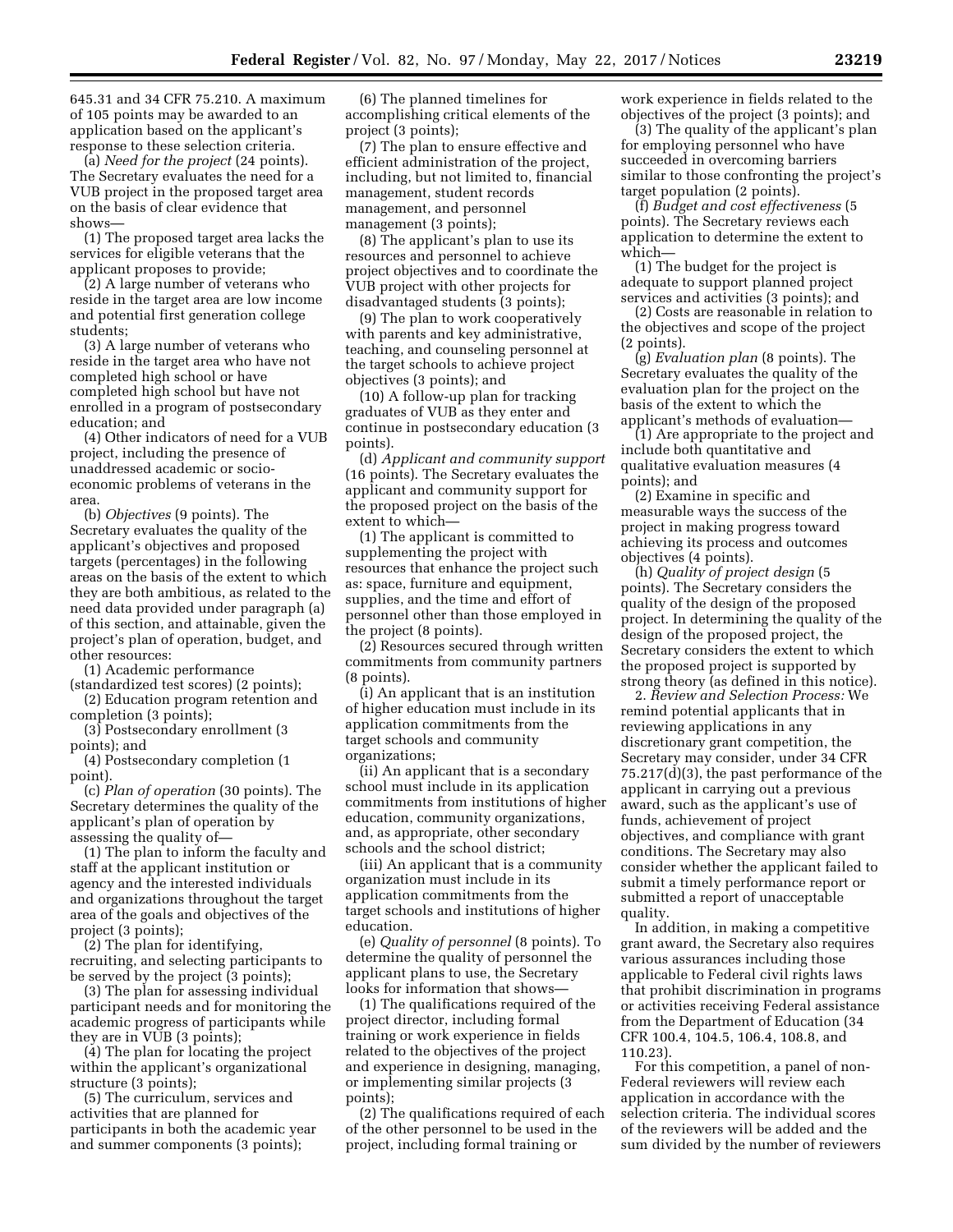to determine the average peer reviewer score received in the review process. Additionally, in accordance with 34 CFR 645.32, the Secretary will award prior experience points to applicants that conducted a VUB Program project during budget periods 2013–14, 2014– 15, and 2015–16, based on their documented experience. Prior experience points, if any, will be added to the application's averaged reader score to determine the total score for each application.

If there are insufficient funds for all applications with the same total scores, the Secretary will choose among the tied applications so as to serve geographic areas and eligible populations that have been underserved by the VUB Program.

3. *Risk Assessment and Special Conditions:* Consistent with 2 CFR 200.205, before awarding grants under this program the Department conducts a review of the risks posed by applicants. Under 2 CFR 3474.10, the Secretary may impose special conditions and, in appropriate circumstances, high-risk conditions on a grant if the applicant or grantee is not financially stable; has a history of unsatisfactory performance; has a financial or other management system that does not meet the standards in 2 CFR part 200, subpart D; has not fulfilled the conditions of a prior grant; or is otherwise not responsible.

4. *Integrity and Performance System:*  If you are selected under this competition to receive an award that over the course of the project period may exceed the simplified acquisition threshold (currently \$150,000), under 2 CFR 200.205(a)(2) we must make a judgment about your integrity, business ethics, and record of performance under Federal awards—that is, the risk posed by you as an applicant—before we make an award. In doing so, we must consider any information about you that is in the integrity and performance system (currently referred to as the Federal Awardee Performance and Integrity Information System (FAPIIS)), accessible through SAM. You may review and comment on any information about yourself that a Federal agency previously entered and that is currently in FAPIIS.

Please note that, if the total value of your currently active grants, cooperative agreements, and procurement contracts from the Federal Government exceeds \$10,000,000, the reporting requirements in 2 CFR part 200, Appendix XII, require you to report certain integrity information to FAPIIS semiannually. Please review the requirements in 2 CFR part 200, Appendix XII, if this grant plus all the other Federal funds you receive exceed \$10,000,000.

### **VI. Award Administration Information**

1. *Award Notices:* If your application is successful, we notify your U.S. Representative and U.S. Senators and send you a Grant Award Notification (GAN); or we may send you an email containing a link to access an electronic version of your GAN. We may notify you informally, also.

If your application is not evaluated or not selected for funding, we notify you.

2. *Administrative and National Policy Requirements:* We identify administrative and national policy requirements in the application package and reference these and other requirements in the *Applicable Regulations* section of this notice.

We reference the regulations outlining the terms and conditions of an award in the *Applicable Regulations* section of this notice and include these and other specific conditions in the GAN. The GAN also incorporates your approved application as part of your binding commitments under the grant.

3. *Reporting:* (a) If you apply for a grant under this competition, you must ensure that you have in place the necessary processes and systems to comply with the reporting requirements in 2 CFR part 170 should you receive funding under the competition. This does not apply if you have an exception under 2 CFR 170.110(b).

(b) At the end of your project period, you must submit a final performance report, including financial information, as directed by the Secretary. If you receive a multiyear award, you must submit an annual performance report that provides the most current performance and financial expenditure information as directed by the Secretary under 34 CFR 75.118. The Secretary may also require more frequent performance reports under 34 CFR 75.720(c). For specific requirements on reporting, please go to *[www.ed.gov/](http://www.ed.gov/fund/grant/apply/appforms/appforms.html) [fund/grant/apply/appforms/](http://www.ed.gov/fund/grant/apply/appforms/appforms.html) [appforms.html.](http://www.ed.gov/fund/grant/apply/appforms/appforms.html)* 

(c) Under 34 CFR 75.250(b), the Secretary may provide a grantee with additional funding for data collection analysis and reporting. In this case the Secretary establishes a data collection period.

4. *Performance Measures:* The success of the VUB Program will be measured by the percentage of VUB participants who enroll in and complete a postsecondary education program. The following performance measures have been developed to track progress toward achieving program success:

(a) The percentage of VUB participants who enrolled in a program of postsecondary education.

(b) The percentage of VUB participants who enrolled in a program of postsecondary education and who attained either an associate's degree within three years or a bachelor's degree within six years.

(c) The percentage of VUB participants who enrolled in a program of postsecondary education and who in the first year of the program placed into college-level math and English without the need for remediation.

(d) The percentage of VUB participants who enrolled in a program of postsecondary education and graduated on time—within four years for a bachelor's degree and within two years for an associate's degree.

(e) The cost per successful participant.

*Note:* To assess the fifth performance measure on efficiency of the program, the Department will track the average cost, in Federal funds, of achieving a successful outcome, where a successful outcome is defined as enrollment in postsecondary education by a VUB participant no later than one year after program completion. These performance measures constitute the Department's indicators of the success of the VUB program.

Grant recipients must collect and report data on the steps they have taken toward achieving these goals. Accordingly, we request that applicants include these performance measures in conceptualizing the design, implementation, and evaluation of their proposed projects.

5. *Continuation Awards:* In making a continuation award under 34 CFR 75.253, the Secretary considers, among other things: Whether a grantee has made substantial progress in achieving the goals and objectives of the project; whether the grantee has expended funds in a manner that is consistent with its approved application and budget; and, if the Secretary has established performance management requirements, the performance targets in the grantee's approved application.

In making a continuation grant, the Secretary also considers whether the grantee is operating in compliance with the assurances in its approved application, including those applicable to Federal civil rights laws that prohibit discrimination in programs or activities receiving Federal financial assistance from the Department (34 CFR 100.4, 104.5, 106.4, 108.8, and 110.23).

#### **VII. Other Information**

*Accessible Format:* Individuals with disabilities can obtain this document and a copy of the application package in an accessible format (*e.g.,* braille, large